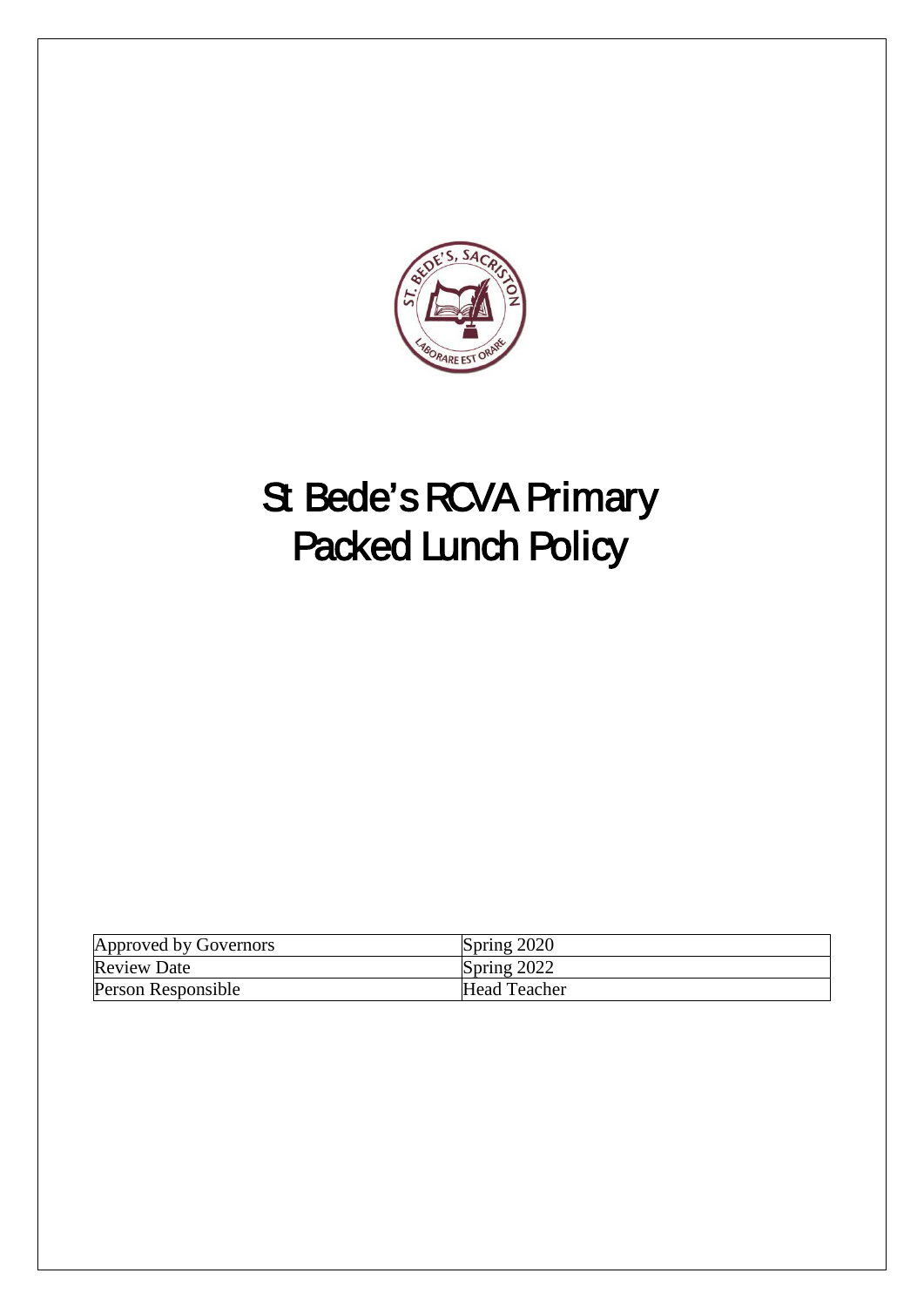# Policy for Packed Lunches (brought in from home)

# Over-arching Rationale

The underlying purpose for considering pupil's packed lunches is to further the aim of our school: To take children to a place within themselves that only God can fill.

By monitoring and encouraging children and their families to make positive, healthy choices we aim to assist in the child's long term development of being healthy and staying healthy. This is a main area under the Every Child Matters agenda.

#### **Introduction**

To grow and stay healthy children need to eat a nutritionally well balanced diet. Schools are an influential setting and can contribute significantly to improving the health and well-being of pupils.

Good nutrition in childhood can help to prevent a variety of health problems, both in the short term and later in life. There is increasing concern that many children are consuming too much fat, sugar and salt and too little fibre, fruit and vegetables.

Packed lunches can contribute to almost a third of a child's weekly food intake and therefore need to be balanced and nutritious.

#### Aim

Schools are required to positively promote the health and well being of its pupils. Work around healthy eating is a high priority of the Every Child Matters agenda. Our aim is to provide a packed lunch policy which reflects the same healthy standards as prescribed in Government standards for school meals.

#### Rationale:

- The content of lunchboxes needs to reflect the requirement of schools to meet minimum food and nutrition standards for school meals. School dinners are highly regulated and are limited to :
	- Fatty foods 2 x weekly (e.g. pastry or fried foods such as chips)
	- **Daily salt recommendations of no more than 3g (4-6 years) 5g (7-10 years) and 6 grams**  $(11+ \text{years})$
	- $\blacksquare$  No Chocolate (all chocolate cakes etc. are made with unsweetened cocoa)
- The short and longer term effects of unhealthy packed lunches and food intake can include poor growth, tooth decay, obesity, anaemia, constipation, poor concentration and behavioural problems which may have an impact on a child's learning.
- The longer term effects of a poor diet in childhood can be an increased risk of stroke, cancer, heart disease and diabetes in adulthood.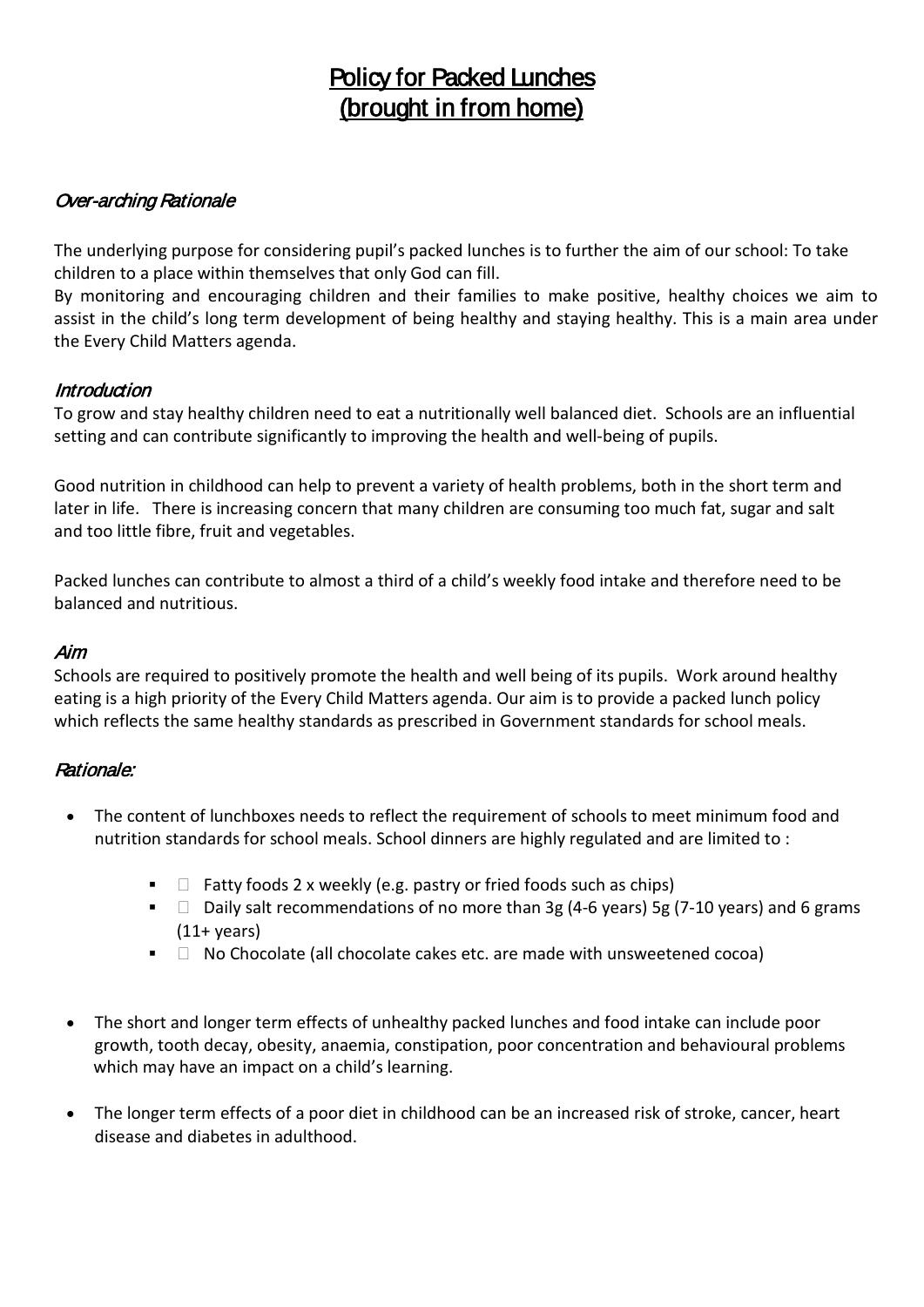#### **Objectives**

- To improve the nutritional quality of packed lunches in schools and the eating habits of children at lunchtimes
- To develop an awareness in pupils, parents, staff and the wider community that the school takes a pro-active approach to promoting healthy eating.
- To encourage healthy eating habits in childhood that can influence health and well being in later life.
- To ensure that food brought into school (packed lunches) reflects and meets food standards for School Food (2006).

#### **Implementation**

This packed lunch policy fits within a wider context of promoting a whole school approach to food and healthy eating. The school recognises that each child will have their own preferences and dislikes and encourages children to try new foods and have a varied and balanced diet.

 $\Box$  Children's packed lunches should ideally be based on the 'Eatwell Plate' model which shows items the 5 main food groups; (Food Standards Agency 2007).

#### Bread, Rice, Potatoes, Pasta

These starchy foods are a healthy source of energy. Packed lunches should include 2 or more portions.

#### Fruit and Vegetables

These foods provide vitamins, minerals and fibre. Lunches should include at least 1 portion of fruit and 1 portion of vegetables / salad, or more.

#### Milk and Dairy foods

These foods provide calcium for healthy bones and teeth. Include 1 portion at lunch.

#### Meat, Fish, Eggs, Beans

These foods provide protein for growth. Packed lunches should include 1 portion of these foods

#### Foods and drinks high in fat and / or sugar

It is important not to fill up on too many foods that are high in fat and / or sugar at the expense of other more nutritious foods. Limiting high fat and sugar foods will help protect young people from becoming overweight as well as helping prevent tooth decay, heart disease, stroke, and diabetes. This is why sweets, chocolate bars, fizzy drinks are not allowed in packed lunches.

The St. Bedes School Nutrition Action Group have worked with Taylor Shaw and the LEA to put together some 'fair' compromises which mirror the school meals restrictions and it is therefore agreed that crisps can be included in packed lunches on Wednesdays and a chocolate coated biscuit may be brought in on a Friday.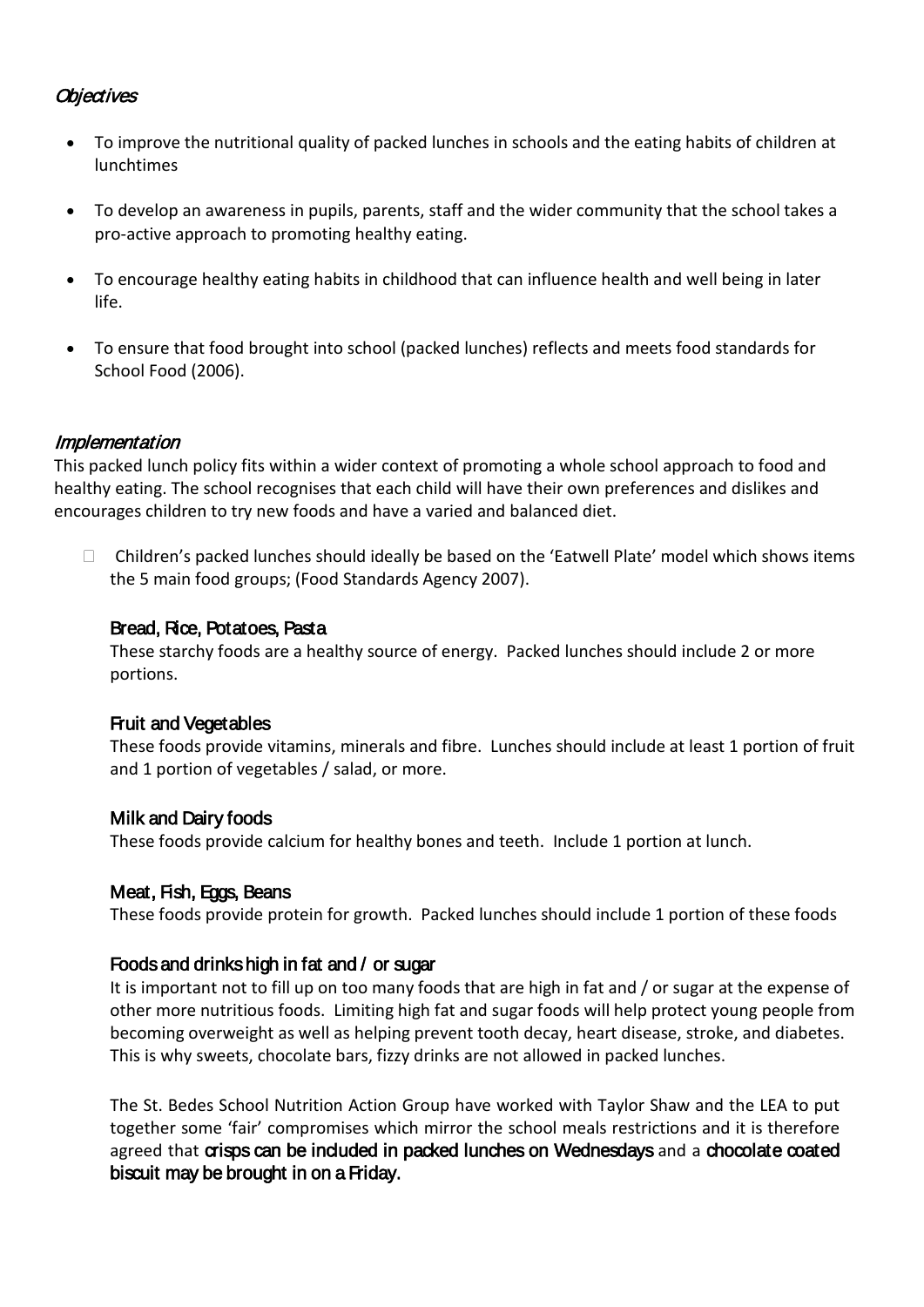To ensure consistency and to keep packed lunches in line with food standards for school meals, packed lunches **should not** contain the following:

 $\Box$  Fizzy drinks

 $\Box$  Any type of chocolate bars / sweets / confectionary

#### Waste and Disposal

The school will, within reason, send any uneaten packed lunch food items back home. The rationale for this is that parents can also monitor what their child has consumed during the day and then raise any concerns over their child's food intake with the school. You may wish to advise your child to put any wrappers/uneaten food into their sandwich box or freezer bag.

#### Hot / Warm Food

Children should not bring pre-heated foods into school as they may pose healthy and safety risks in terms of high temperatures or bacteria development in food not heated correctly.

#### Packed Lunch Containers

It is the responsibility of the parents / carers to provide an appropriate packed lunch container where food items can be stored securely and appropriately until the lunchtime period. **Parents are advised to indude** an ice pack. Food products prepared and stored in ambient temperatures after a period of time can have increased levels of bacteria in them. Glass and cans are not allowed for safety reasosn.

#### Storage of Packed Lunches

The school will provide storage area / facilities for packed lunch bags, in the most convenient and appropriate place possible. However, the school cannot provide cooled storage areas and therefore cannot take legal responsibility for foods prepared at home and then brought into school.

#### Dining Facilities for Pupils Bringing Packed Lunch

The school will provide an appropriate area where pupils who choose to bring packed lunches can eat.

#### Monitoring and Evaluation

The school will carry out monitoring of packed lunch provision - where there may be concerns over a child's food / nutrition intake and / or content of packed lunches, this can be dealt with timely and sensitively. If banned items are brought into school they will be sent home with a reminder and the item will be replaced with a healthier option e.g. a piece of fruit. See Appendix B

#### Promotion of Healthy Packed Lunches

There will be ongoing promotion of the need to provide healthy packed lunches though:

- $\Box$  Pupil, parent / carers letters/newsletters (see Appendix A)
- $\Box$  School prospectus / brochure/ website
- □ Whole School Packed Lunch Policy
- $\Box$  Health weeks / healthy eating activities
- □ Curriculum content
- $\Box$  Parents evenings / parent consultations
- □ Discussion through School Nutrition Action Group (SNAG)
- $\Box$  Reward schemes
- $\Box$  Professional development for school staff
- $\Box$  School involvement in National Healthy Schools Programme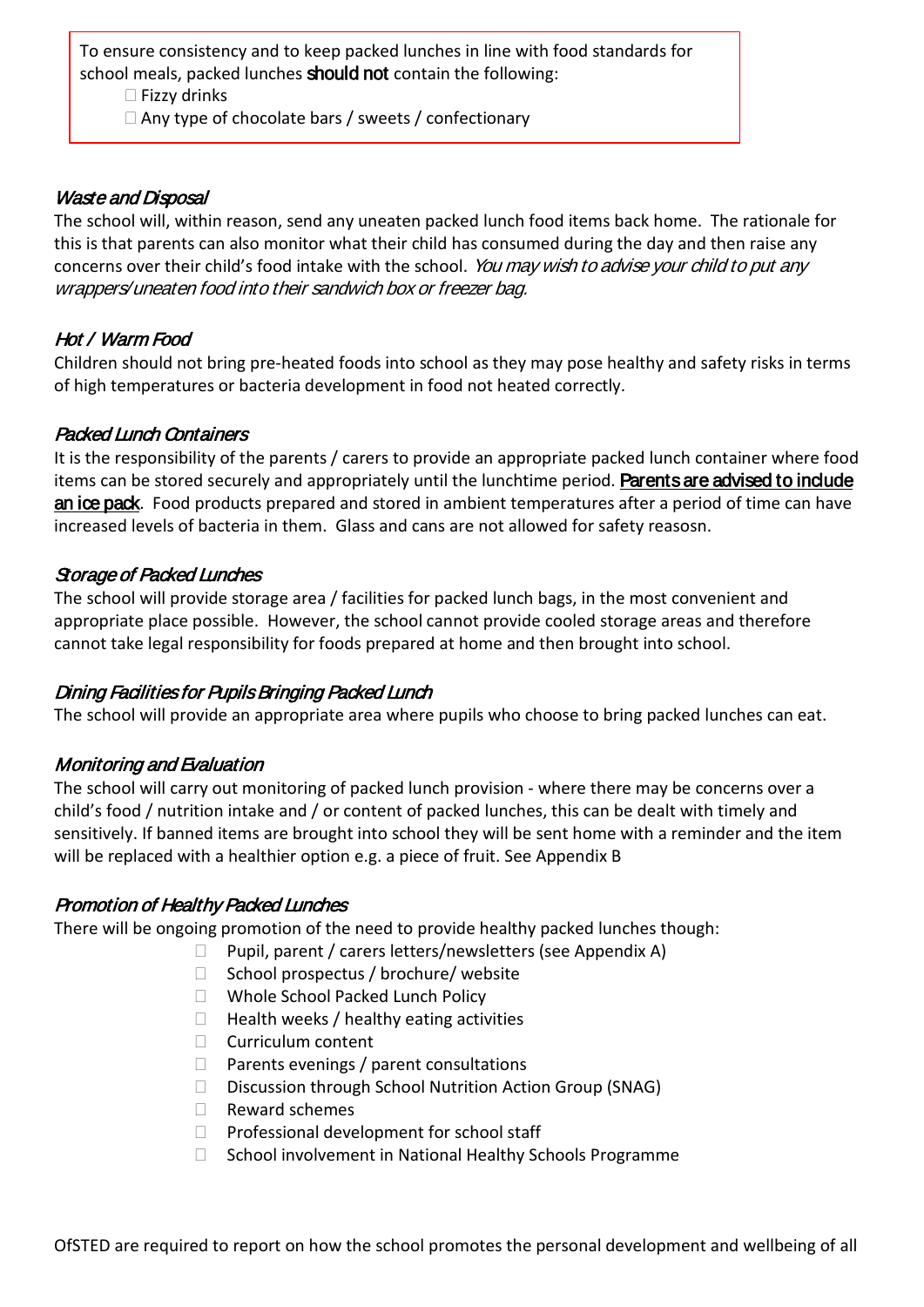pupils – this may include food provision including packed lunches brought into school.

The Local Authority will work with the school to review packed lunch provision and will provide advice and support to members of the school community.

National Healthy School Programme (NHSP):

In order to achieve National Healthy Schools Status, schools are required to:

- "ensure healthier food and drink options are available and promoted in breakfast clubs, at break and at lunchtimes – as outlined by Food in Schools guidance"
- "monitors pupils' menus and food choices to inform policy development and provision"

Schools that have achieved National Healthy School Status (NHSS) may be monitored as part of a national and local quality assurance process.

#### Moving onto / off School Meals

Please ensure a least one week's notice is given if a child wishes to stop / start receiving School Meal. This allows the kitchen to cook the correct number of meals and keeps costs down.

#### Policy Review

This policy will be reviewed as part of the schools agreed policy review process. In addition any major legislative or governmental changes regarding school food may lead to this policy being amended.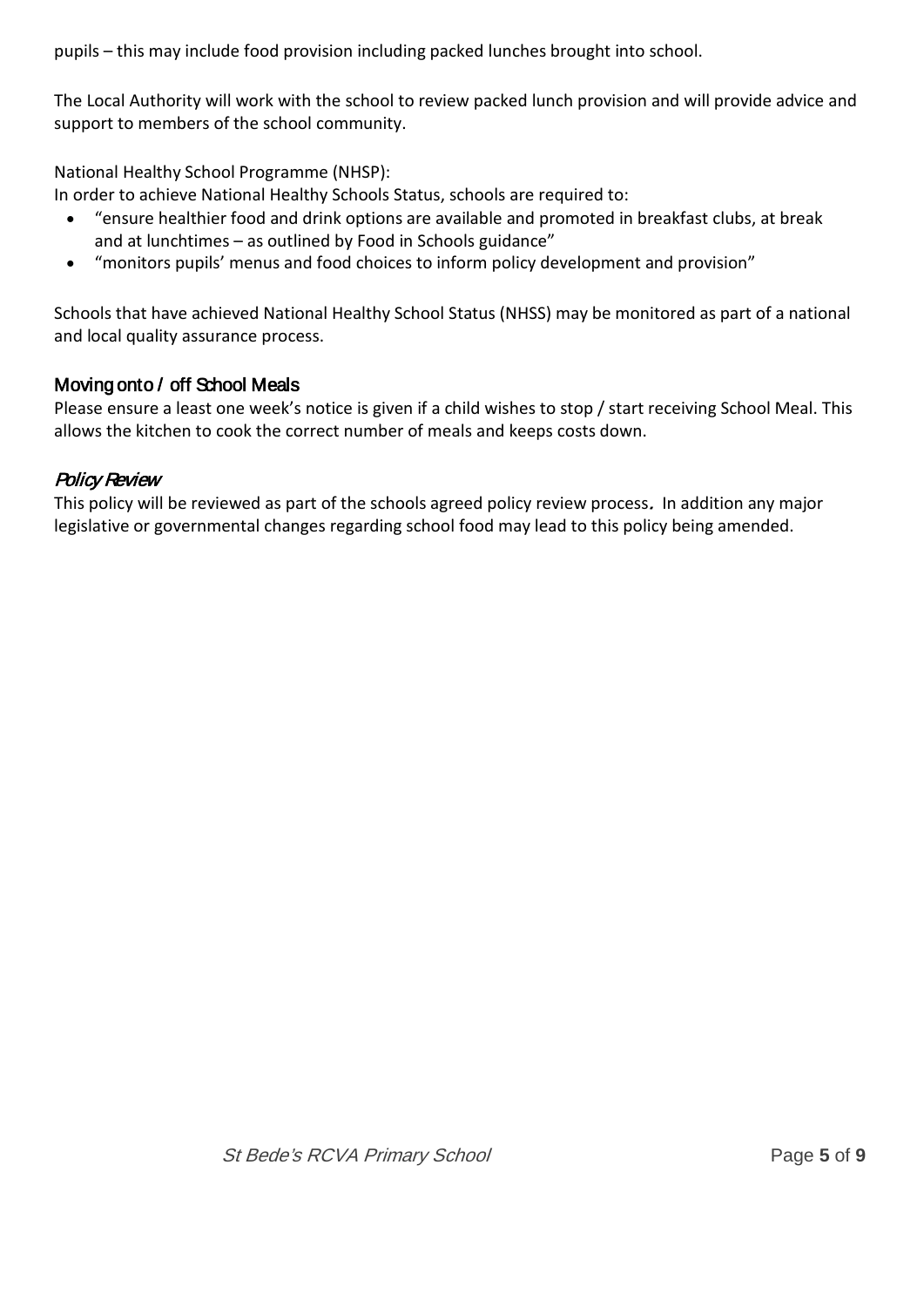# Appendix A

#### Dear Parent/Carer

Our packed lunch policy has recently been reviewed.

A copy of the full policy is available on the school website, but as your child regularly brings a packed lunch to school it may be helpful for you to note some of the main points.

#### Aim

As packed lunches can contribute to almost a third of a child's weekly food intake they need to be balanced and nutritious. Schools are required to positively promote the health and well being of its pupils. Our aim is to provide a packed lunch policy which reflects the same healthy standards as prescribed in Government standards for school meals.

# Rationale:

The government requirement for school meals limit: School dinners are highly regulated and have many guidelines and restrictions which include:

- $\Box$  Fatty foods only twice weekly (e.g. pastry, battered, crumbed or fried foods such as chips)
- $\Box$  No Chocolate (all chocolate cakes etc. are made with unsweetened cocoa)

Our packed lunch policy therefore aims to reflect this as the short and longer term effects of unhealthy packed lunches and food intake can include poor growth, tooth decay, obesity, anaemia, constipation, poor concentration and behavioural problems which may have an impact on a child's learning. The longer term effects of a poor diet in childhood can be an increased risk of stroke, cancer, heart disease and diabetes in adulthood.

# Packed Lunch Contents:

The school recognises that each child will have their own preferences and dislikes and encourages children to try new foods and have a varied and balanced diet.

Children's packed lunches should ideally be based on the 'Eatwell Plate' model which shows items the 5 main food groups.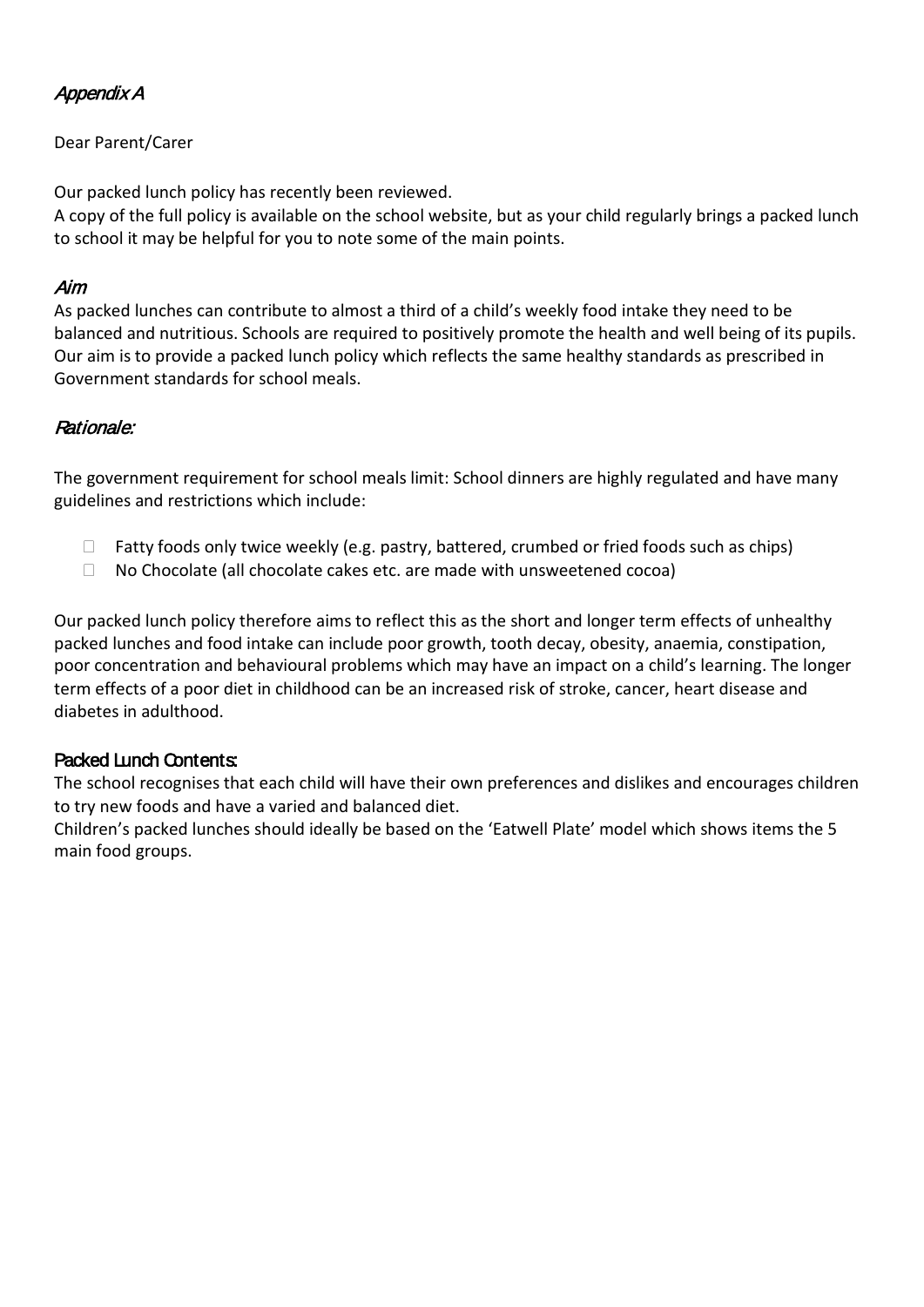

# Bread, Rice, Potatoes, Pasta

These starchy foods are a healthy source of energy. Packed lunches should include 2 or more portions.

#### Fruit and Vegetables

These foods provide vitamins, minerals and fibre. Lunches should include at least 1 portion of fruit and 1 portion of vegetables / salad, or more.

#### Milk and Dairy foods

These foods provide calcium for healthy bones and teeth. Include 1 portion at lunch.

# Meat, Fish, Eggs, Beans

These foods provide protein for growth. Packed lunches should include 1 portion of these foods

#### Foods and drinks high in fat and / or sugar

It is important not to fill up on too many foods that are high in fat and / or sugar at the expense of other more nutritious foods. Limiting high fat and sugar foods will help protect young people from becoming overweight as well as helping prevent tooth decay, heart disease, stroke, and diabetes. This is why sweets, chocolate bars and fizzy drinks are not allowed in packed lunches. Please support your school by not including these items in a packed lunch (see box below). The St. Bede's School Nutrition Action Group have worked with Taylor Shaw and the LA to put together some 'fair' compromises which mirror the school meals restrictions and it is therefore agreed that crisps can be included in packed lunches on Wednesdays and a chocolate coated biscuit may be brought in on a Friday.

To ensure consistency and to keep packed lunches in line with food standards for Tobal moals and lunches **chould not** contain the following: school meals, packed lunches should not contain the following:

- $\Box$  Fizzy drinks
- $\Box$  Any type of chocolate bars / sweets / confectionary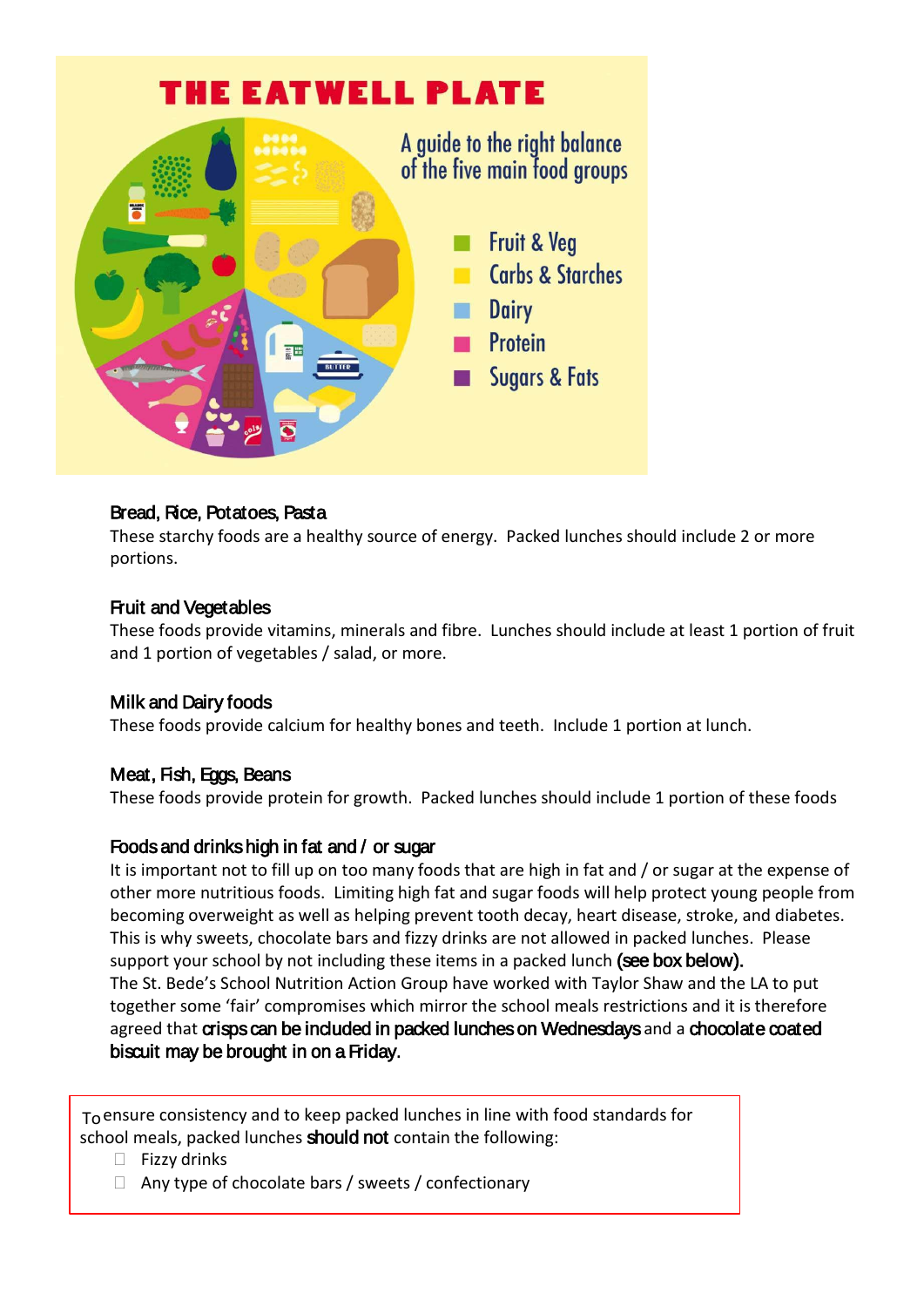# Waste and Disposal

The school will, within reason, send any uneaten packed lunch food items back home. The rationale for this is that parents can also monitor what their child has consumed during the day and then raise any concerns over their child's food intake with the school. You may wish to advise your child to put any wrappers/uneaten food into their sandwich box or freezer bag.

# Hot/ Warm Food

Children should not bring pre-heated foods into school as they may pose healthy and safety risks in terms of high temperatures or bacteria development in food not heated correctly.

# Packed Lunch Containers

It is the responsibility of the parents / carers to provide an appropriate packed lunch container where food items can be stored securely and appropriately until the lunchtime period. Parents are advised to indude an ice pack. Food products prepared and stored in ambient temperatures after a period of time can have increased levels of bacteria in them. For safety reasons glass containers and cans are not allowed.

# Storage of Packed Lunches

The school will provide storage area / facilities for packed lunch bags, in the most convenient and appropriate place possible. However the school cannot provide cooled storage areas and therefore cannot take legal responsibility for foods prepared at home and then brought into school.

# Dining Facilities for Pupils Bringing Packed Lunch

The school will provide an appropriate area where pupils who choose to bring packed lunches can eat.

# Monitoring and Evaluation

The school will carry out monitoring of packed lunch provision - where there may be concerns over a child's food / nutrition intake and / or content of packed lunches, this can be dealt with timely and sensitively. If banned items are brought into school they will be sent home uneaten with a reminder.

#### Dear Parent/Carer

Just a reminder that chocolate bars and fizzy drinks are not allowed in school. A small bag of crisps may be brought in on Wednesdays and a chocolate coated biscuit may be included on Fridays. Many thanks for supporting our healthy eating aims!

# Moving onto / off School Meals

Please ensure a least two week's notice is given if a child wishes to stop / start receiving School Meal. This allows the kitchen to cook the correct number of meals and keeps costs down.